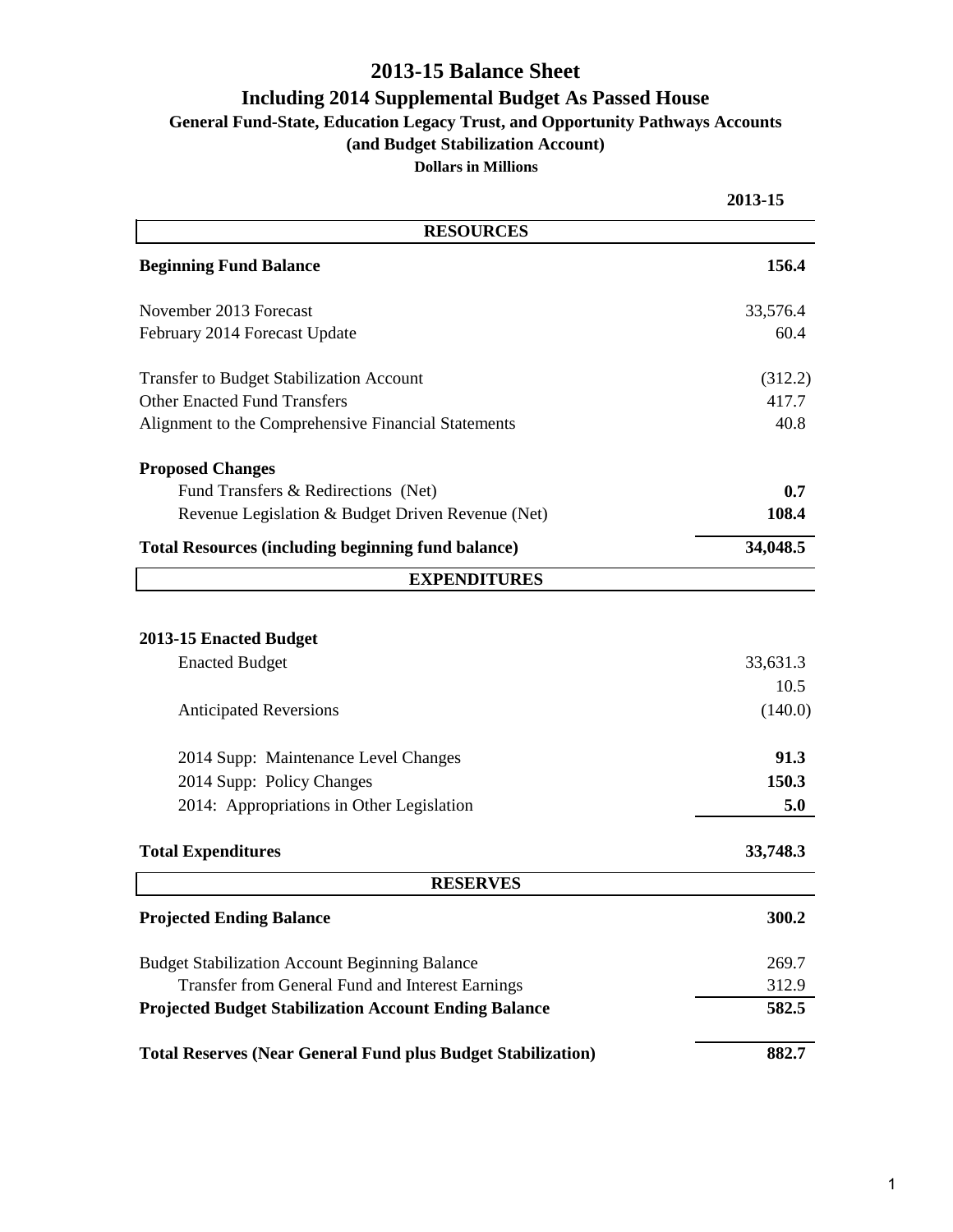# **Fund Transfers, Revenue Legislation and Budget Driven Revenues**

**Dollars, In Millions**

|                                                                             |          |        | 2013-15 |
|-----------------------------------------------------------------------------|----------|--------|---------|
| <b>Fund Transfers/Redirections to Education Legacy Trust Account</b>        | FY 14    | FY 15  |         |
| <b>Energy Freedom Account</b>                                               |          | 1.0    | 1.0     |
| Life Sciences Discovery Fund                                                | 0.6      | 17.1   | 17.7    |
| <b>Employment Training Finance Account</b>                                  |          | 1.0    | 1.0     |
| <b>Tuition Recovery Trust Account</b>                                       |          | 1.3    | 1.3     |
| <b>Treasurers Service Account</b>                                           |          | 10.1   | 10.1    |
| <b>Legal Services Revolving</b>                                             |          | 1.5    | 1.5     |
| Data Processing Revolving Account                                           |          | 4.1    | 4.1     |
| <b>Personnel Service Account</b>                                            |          | 0.7    | 0.7     |
| <b>Subtotal</b>                                                             | 0.6      | 36.7   | 37.3    |
| <b>Elimination of Previously Assumed Transfers To GFS</b>                   |          |        |         |
| <b>Energy Freedom Account</b>                                               |          | (1.0)  | (1.0)   |
| Life Sciences Discovery Fund                                                |          | (17.0) | (17.0)  |
| <b>Employment Training Finance Account</b>                                  |          | (1.0)  | (1.0)   |
| <b>Tuition Recovery Trust Account</b>                                       |          | (1.3)  | (1.3)   |
| <b>Treasurers Service Account</b>                                           |          | (10.1) | (10.1)  |
| <b>Legal Services Revolving</b>                                             |          | (1.5)  | (1.5)   |
| Data Processing Revolving Account                                           |          | (4.1)  | (4.1)   |
| Personnel Service Account                                                   |          | (0.7)  | (0.7)   |
| <b>Subtotal</b>                                                             |          | (36.6) | (36.6)  |
| Legislation, Budget Driven & Other (General Fund Unless Otherwise Noted)    |          |        |         |
| HB 2198 Medical Marijuana Tax Relief                                        |          | (1.8)  | (1.8)   |
| HB 2409 Marijuana Industry Tax Preference                                   |          | 2.8    | 2.8     |
| ESHB 1287 Indian tribes/property tax                                        |          | 0.7    | 0.7     |
| HB 2795 Tobacco Substitutes to ELTA                                         |          | 3.4    | 3.4     |
| HB 2796 Ed funding/tax pref changes to ELTA                                 |          | 99.8   | 99.8    |
| Revision to Child and Family Reinvestment Account                           | 2.1      | 1.7    | 3.8     |
| Budget Driven: Liquor Excise Distribution (Local Government) <sup>(1)</sup> | (4.6)    | (4.8)  | (9.4)   |
| <b>Budget Driven: DNR PILT Correction</b>                                   | (0.2)    |        | (0.2)   |
| Budget Driven: Liquor Control Board                                         | 5.0      | 4.2    | 9.2     |
| Budget Driven: Lottery (To Opp Pathways)                                    |          |        |         |
|                                                                             | $\equiv$ |        | ۳.      |
| <b>Subtotal</b>                                                             | 2.37     | 105.99 | 108.35  |

**Total 3.0 106.1 109.1** 

#### **Notes:**

(1) The legislature intended to transfer \$24.7 million (based on the March 2013 revenue forecast). Because of a drafting error, the amount expected to actually be transferred is estimated to be \$34.0 million. This corrects that error.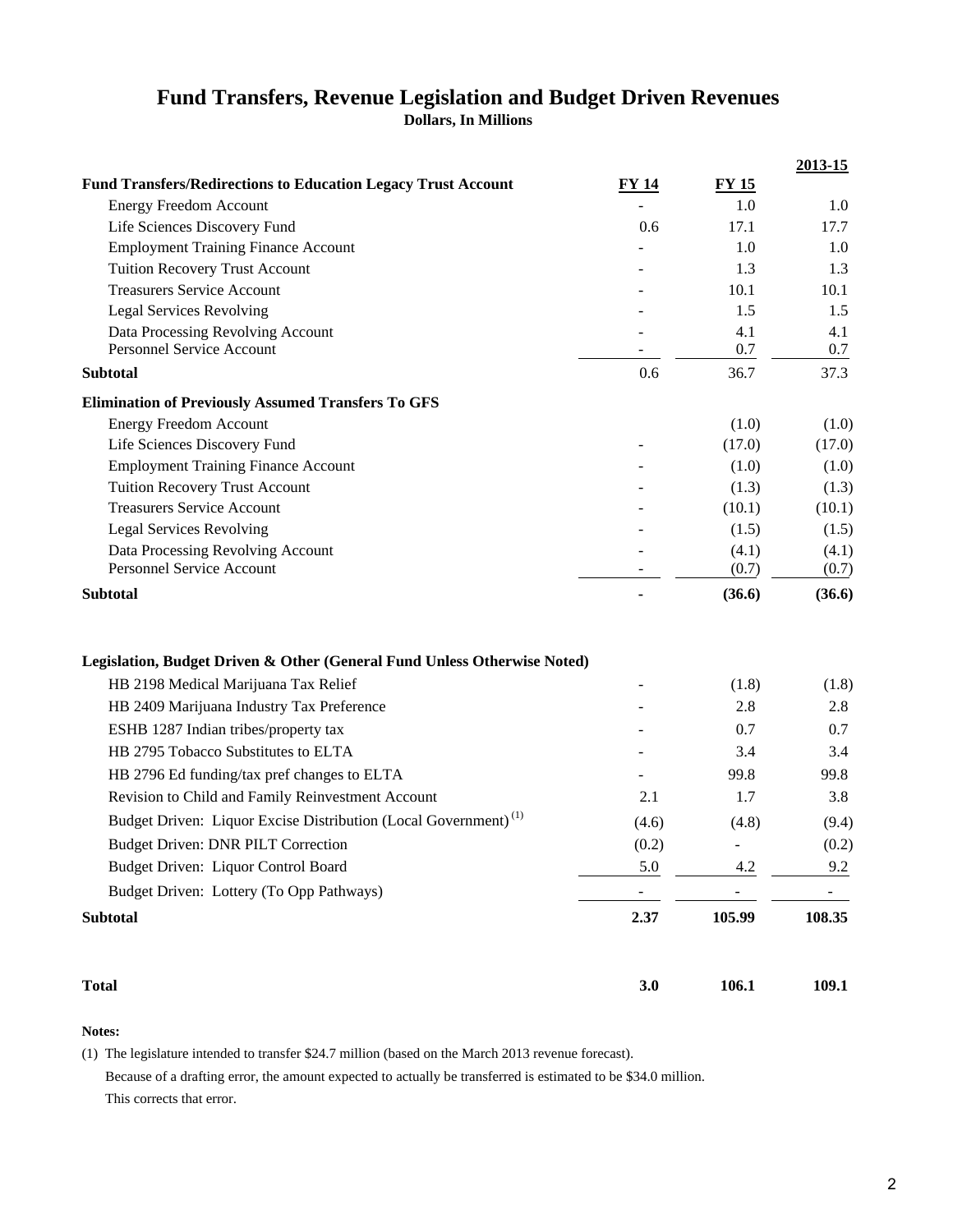## 2013-15 Revised Omnibus Operating Budget (2014 Supp)

#### **House Passed**

(Dollars in Thousands)

|                                                               | NGF+OpPth           | <b>Total</b>         |
|---------------------------------------------------------------|---------------------|----------------------|
|                                                               |                     |                      |
| <b>Employee Compensation</b>                                  |                     |                      |
| Initiative 732 COLA<br>State Employee Health Insurance        | 55,498<br>$-63,828$ | 55,498<br>$-123,318$ |
|                                                               |                     |                      |
| <b>Employee Compensation Total</b>                            | $-8,330$            | $-67,820$            |
| K-12 Education                                                |                     |                      |
| Materials, Supplies, & Op. Costs                              | 58,008              | 58,008               |
| All Other Increases                                           | 5,176               | 5,176                |
| <b>Federal Forest Deductible Revenues</b>                     | 1,991               | 1,991                |
| Other Savings                                                 | $-703$              | $-703$               |
| <b>K-12 Education Total</b>                                   | 64,472              | 64,472               |
| <b>Higher Education Institutions</b>                          |                     |                      |
| All Other Increases                                           | 1,210               | 1,798                |
| Institute for Protein Design                                  | 1,000               | 1,000                |
| Jet Fuels Center                                              | 750                 | 750                  |
| <b>Higher Education Institutions Total</b>                    | 2,960               | 3,548                |
| <b>Higher Education Financial Aid</b>                         |                     |                      |
| HE Opportunities (SB 6523)                                    | 5,000               | 5,000                |
| All Other Increases                                           | 188                 | 488                  |
| <b>Higher Education Financial Aid Total</b>                   | 5,188               | 5,488                |
| <b>Early Learning &amp; Child Care</b>                        |                     |                      |
| Child Care Rate Increase                                      | 20,482              | 20,672               |
| Early Start Act                                               | 13,511              | 13,576               |
| Maintain MTCC Program                                         | 3,018               | $-1,286$             |
| All Other Increases                                           | 944                 | 994                  |
| Other Savings                                                 | $-1,078$            | $-1,078$             |
| Early Learning & Child Care Total                             | 36,877              | 32,878               |
| <b>Health Care</b>                                            |                     |                      |
| All Other Increases                                           | 2,113               | 8,969                |
| DOH: Tobacco Use Prevention                                   | 2,000               | 2,000                |
| <b>HBE Cost Allocation</b>                                    | 1,157               | 4,101                |
| Other Savings                                                 | $-4,322$            | 2,640                |
| Health Care Innovation Planning                               | $-8,087$            | $-9,759$             |
| <b>Hospital Safety Net Asessment</b>                          | $-24,975$           | 112,234              |
| <b>Health Care Total</b>                                      | $-32,114$           | 120,185              |
| <b>Corrections and Other Criminal Justice</b>                 |                     |                      |
| <b>All Other Increases</b>                                    | 7,679               | 9,006                |
| <b>Increased Capacity For Adult Offenders</b>                 | 6,628               | 6,628                |
| New Hepatitis C Treatment                                     | 1,729               | 1,729                |
| Other Savings                                                 | $-322$              | $-322$               |
| <b>Violator Policy Changes</b>                                | $-1,460$            | $-1,460$             |
| <b>Corrections and Other Criminal Justice</b><br><b>Total</b> | 14,254              | 15,581               |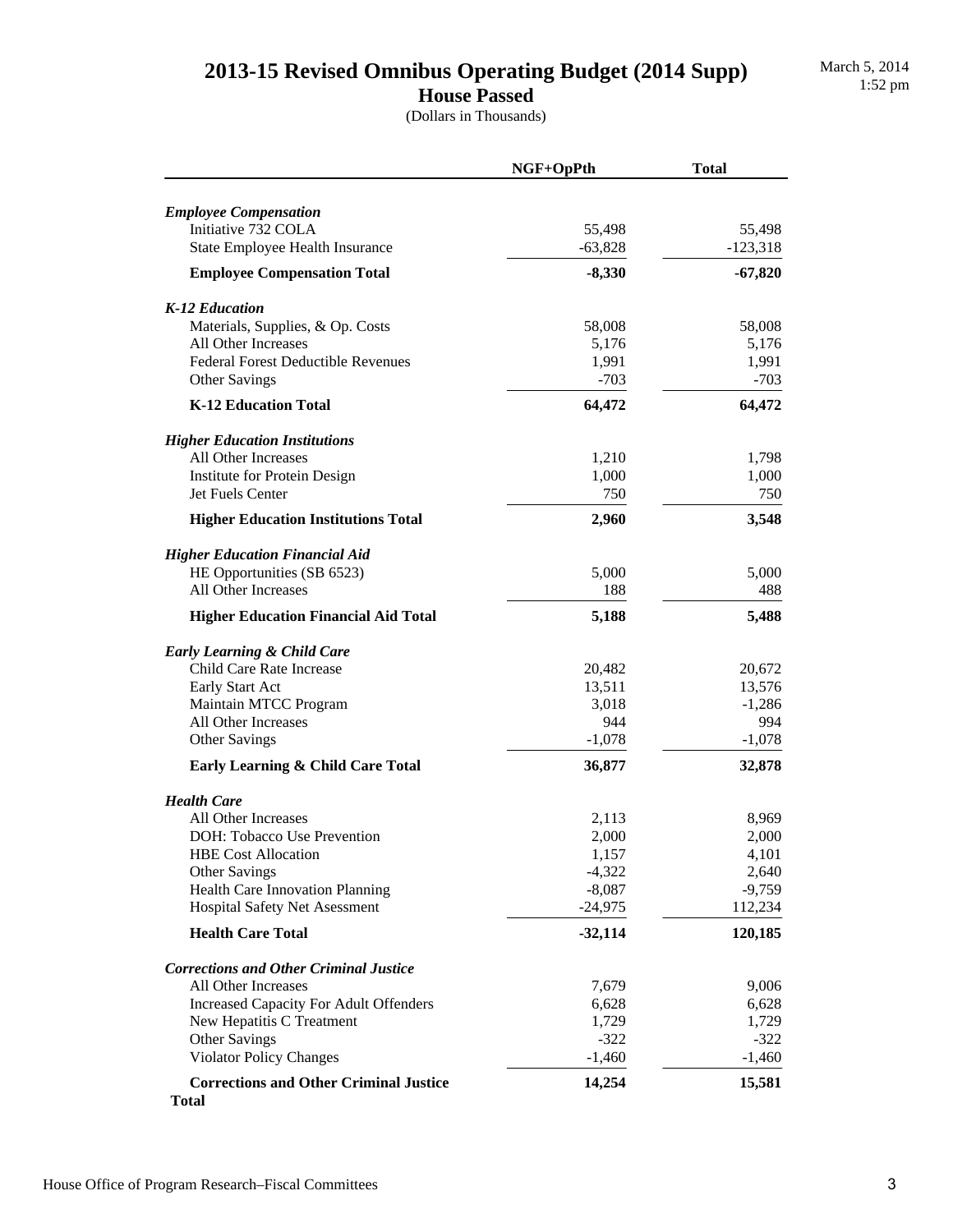## 2013-15 Revised Omnibus Operating Budget (2014 Supp)

March 5, 2014<br>1:52 pm

**House Passed**

(Dollars in Thousands)

|                                                       | NGF+OpPth        | <b>Total</b> |
|-------------------------------------------------------|------------------|--------------|
| Long Term Care, DD, and Mental Health                 |                  |              |
| <b>Mental Health Enhancements</b>                     | 11,851           | 16,440       |
| Children's Mental Health Settlement                   | 8,241            | 15,462       |
| <b>RHC</b> Compliance                                 | 5,000            | 10,000       |
| All Other Increases                                   | 3,346            | 12,105       |
| <b>Community Residential Rates</b>                    | 3,000            | 5,900        |
| <b>State Hospital Overtime</b>                        | 2,600            | 2,600        |
| Behavioral Health Redesign                            | 2,032            | 3,198        |
| <b>Community First Choice Option</b>                  | 296              | 592          |
| <b>Nursing Home Assessment</b>                        | $\boldsymbol{0}$ | 45,381       |
| Provider Compensation System (Net)                    | $-605$           | $-1,768$     |
| <b>Other Savings</b>                                  | $-1,500$         | $-2,600$     |
| Long Term Care, DD, and Mental Health<br><b>Total</b> | 34,261           | 107,310      |
| <b>Other Human Services</b>                           |                  |              |
| <b>TANF Related Changes</b>                           | 2,796            | 18,446       |
| All Other Increases                                   | 1,972            | 11,633       |
| <b>ACA Client Eligibility System</b>                  | 1,418            | 16,681       |
| Food & Related                                        | 1,000            | 1,000        |
| Next Generation Tax System                            | 0                | 11,199       |
| Other Savings                                         | $-18$            | $\bf{0}$     |
| <b>Other Human Services Total</b>                     | 7,168            | 58,959       |
| <b>Natural Resources</b>                              |                  |              |
| <b>Fire Costs</b>                                     | 9,717            | 9,717        |
| All Other Increases                                   | 1,814            | 6,779        |
| <b>Fish Passage Barriers</b>                          | 1,432            | 1,432        |
| <b>Sustainable Trust Land Revenue</b>                 | 0                | 7,100        |
| <b>Other Savings</b>                                  | $\boldsymbol{0}$ | $-2,000$     |
| <b>Natural Resources Total</b>                        | 12,963           | 23,028       |
| <b>All Other Policy Changes</b>                       |                  |              |
| Reduce Assumed Hlth Care Savings                      | 10,000           | 10,000       |
| All Other Increases                                   | 7,188            | 24,663       |
| Other AG Related Increases                            | 1,988            | 13,093       |
| Other Judicial Increases                              | 692              | 844          |
| <b>IT Related Judicial Increases</b>                  | $\boldsymbol{0}$ | 7,149        |
| <b>Innovation Contract</b>                            | $\boldsymbol{0}$ | $-1,445$     |
| <b>Other Savings</b>                                  | $-216$           | $-1,167$     |
| Debt Service                                          | $-2,067$         | $-9,893$     |
| <b>All Other Policy Changes Total</b>                 | 17,585           | 43,244       |
| <b>Maintenance Level</b>                              |                  |              |
| HCA: Other Low Income Hlth Care                       | 54,949           | $-297,713$   |
| HCA/DSHS: Medicaid Expansion Adj                      | 30,517           | 1,030,413    |
| HCA/DSHS: Presumptive SSI Federal Match               | 23,574           | $-28,868$    |
| Dept. of Corrections                                  | 19,091           | 19,107       |
| <b>Workers Comp</b>                                   | 12,538           | 12,042       |